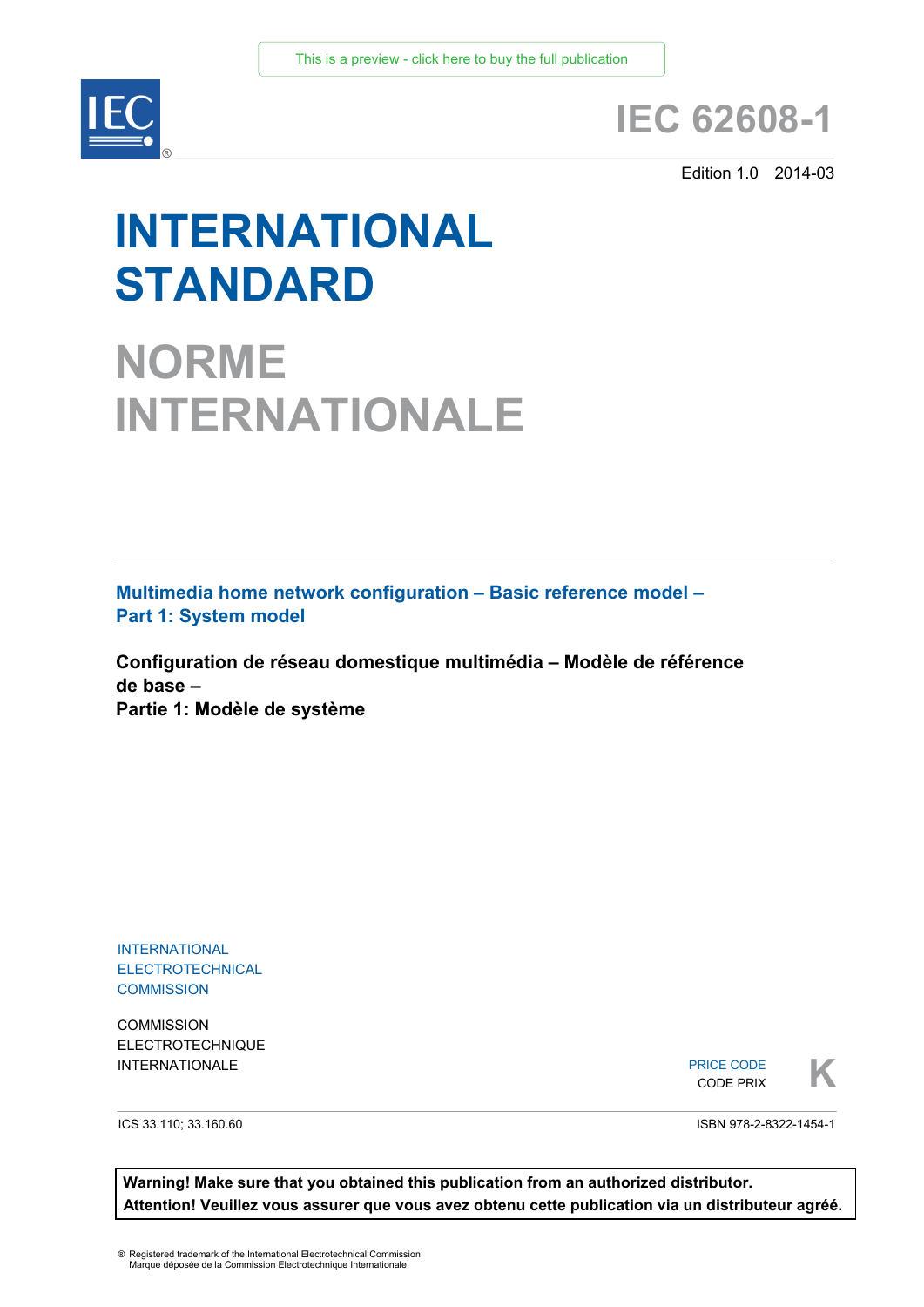$-2-$ 

IEC 62608-1:2014 © IEC 2014

# **CONTENTS**

| 1              |     |  |  |  |  |
|----------------|-----|--|--|--|--|
| $\overline{2}$ |     |  |  |  |  |
| 3              |     |  |  |  |  |
| 4              |     |  |  |  |  |
|                | 4.1 |  |  |  |  |
|                | 4.2 |  |  |  |  |
|                | 4.3 |  |  |  |  |
|                | 4.4 |  |  |  |  |
|                | 4.5 |  |  |  |  |
| 5              |     |  |  |  |  |
|                | 5.1 |  |  |  |  |
|                | 5.2 |  |  |  |  |
|                |     |  |  |  |  |
|                |     |  |  |  |  |
|                |     |  |  |  |  |
|                |     |  |  |  |  |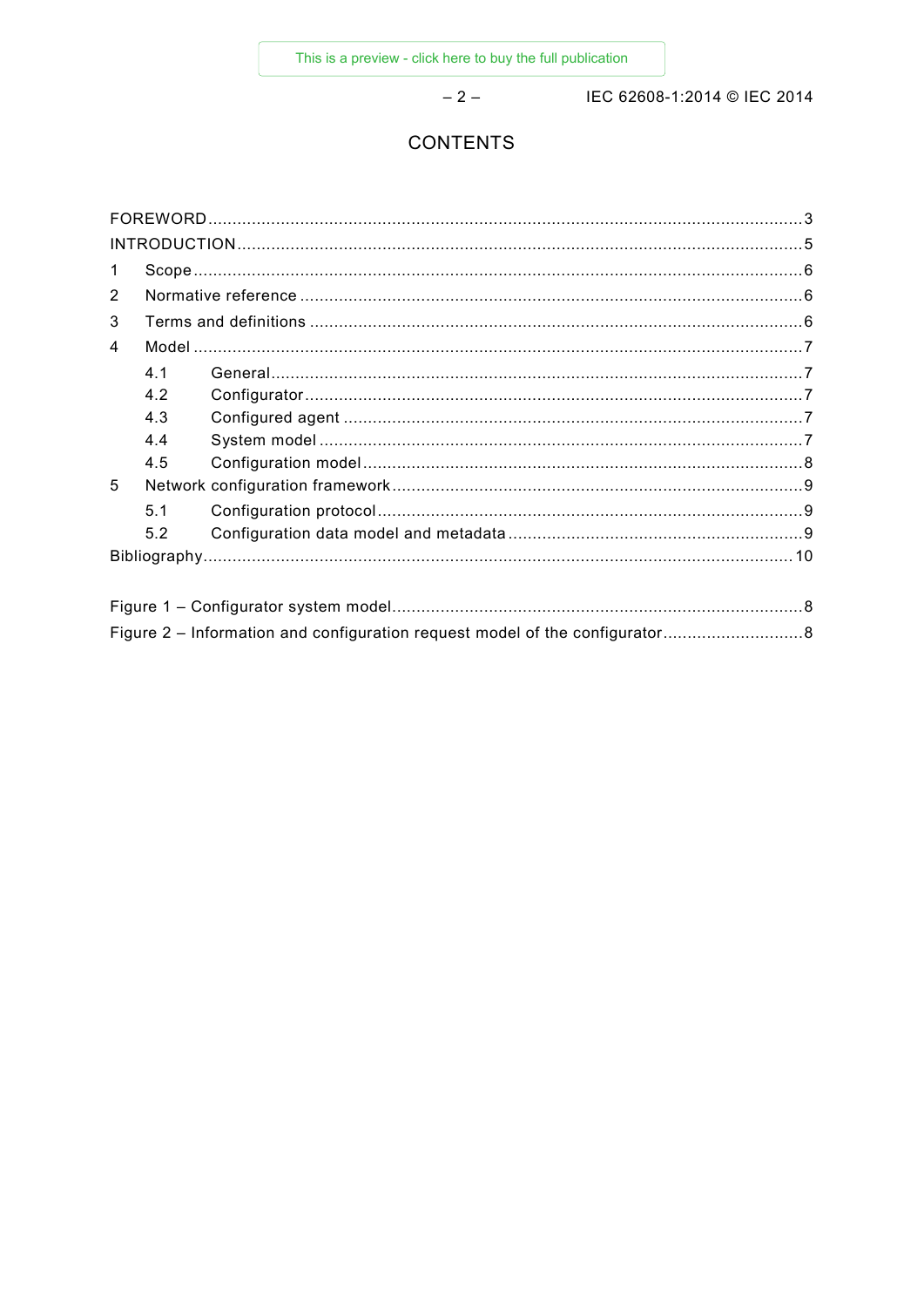IEC 62608-1:2014 © IEC 2014  $-3-$ 

# INTERNATIONAL ELECTROTECHNICAL COMMISSION \_\_\_\_\_\_\_\_\_\_\_\_

# **MULTIMEDIA HOME NETWORK CONFIGURATION – BASIC REFERENCE MODEL –**

#### **Part 1: System model**

# FOREWORD

- 1) The International Electrotechnical Commission (IEC) is a worldwide organization for standardization comprising all national electrotechnical committees (IEC National Committees). The object of IEC is to promote international co-operation on all questions concerning standardization in the electrical and electronic fields. To this end and in addition to other activities, IEC publishes International Standards, Technical Specifications, Technical Reports, Publicly Available Specifications (PAS) and Guides (hereafter referred to as "IEC Publication(s)"). Their preparation is entrusted to technical committees; any IEC National Committee interested in the subject dealt with may participate in this preparatory work. International, governmental and nongovernmental organizations liaising with the IEC also participate in this preparation. IEC collaborates closely with the International Organization for Standardization (ISO) in accordance with conditions determined by agreement between the two organizations.
- 2) The formal decisions or agreements of IEC on technical matters express, as nearly as possible, an international consensus of opinion on the relevant subjects since each technical committee has representation from all interested IEC National Committees.
- 3) IEC Publications have the form of recommendations for international use and are accepted by IEC National Committees in that sense. While all reasonable efforts are made to ensure that the technical content of IEC Publications is accurate, IEC cannot be held responsible for the way in which they are used or for any misinterpretation by any end user.
- 4) In order to promote international uniformity, IEC National Committees undertake to apply IEC Publications transparently to the maximum extent possible in their national and regional publications. Any divergence between any IEC Publication and the corresponding national or regional publication shall be clearly indicated in the latter.
- 5) IEC itself does not provide any attestation of conformity. Independent certification bodies provide conformity assessment services and, in some areas, access to IEC marks of conformity. IEC is not responsible for any services carried out by independent certification bodies.
- 6) All users should ensure that they have the latest edition of this publication.
- 7) No liability shall attach to IEC or its directors, employees, servants or agents including individual experts and members of its technical committees and IEC National Committees for any personal injury, property damage or other damage of any nature whatsoever, whether direct or indirect, or for costs (including legal fees) and expenses arising out of the publication, use of, or reliance upon, this IEC Publication or any other IEC Publications.
- 8) Attention is drawn to the Normative references cited in this publication. Use of the referenced publications is indispensable for the correct application of this publication.
- 9) Attention is drawn to the possibility that some of the elements of this IEC Publication may be the subject of patent rights. IEC shall not be held responsible for identifying any or all such patent rights.

International Standard IEC 62608-1 has been prepared by IEC technical committee 100: Audio, video and multimedia systems and equipment.

The text of this standard is based on the following documents:

| CDV          | Report on voting |
|--------------|------------------|
| 100/2111/CDV | 100/2183/RVC     |

Full information on the voting for the approval of this standard can be found in the report on voting indicated in the above table.

This publication has been drafted in accordance with the ISO/IEC Directives, Part 2.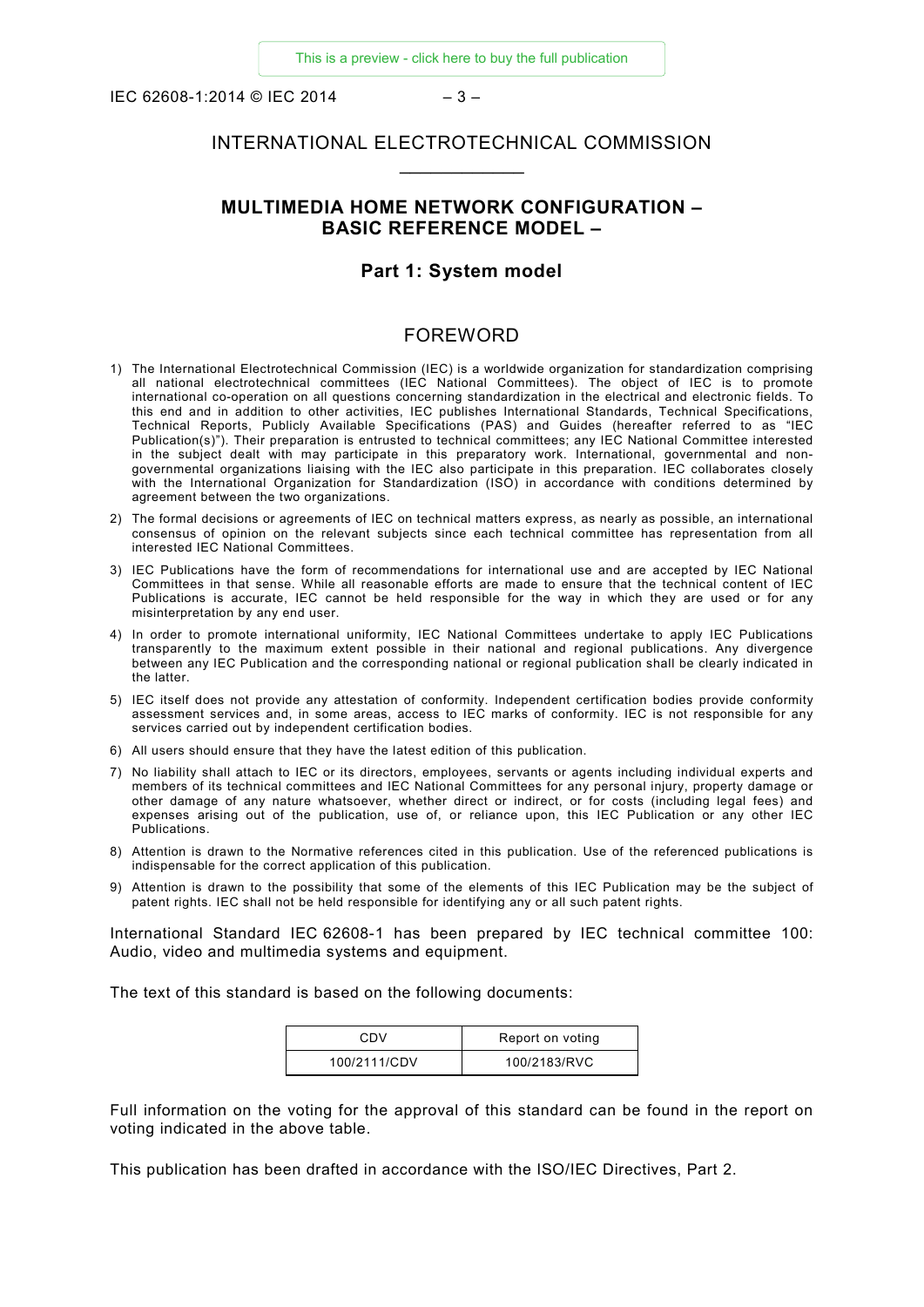– 4 – IEC 62608-1:2014 © IEC 2014

The committee has decided that the contents of this publication will remain unchanged until the stability date indicated on the IEC web site under "http://webstore.iec.ch" in the data related to the specific publication. At this date, the publication will be

- reconfirmed,
- withdrawn,
- replaced by a revised edition, or
- amended.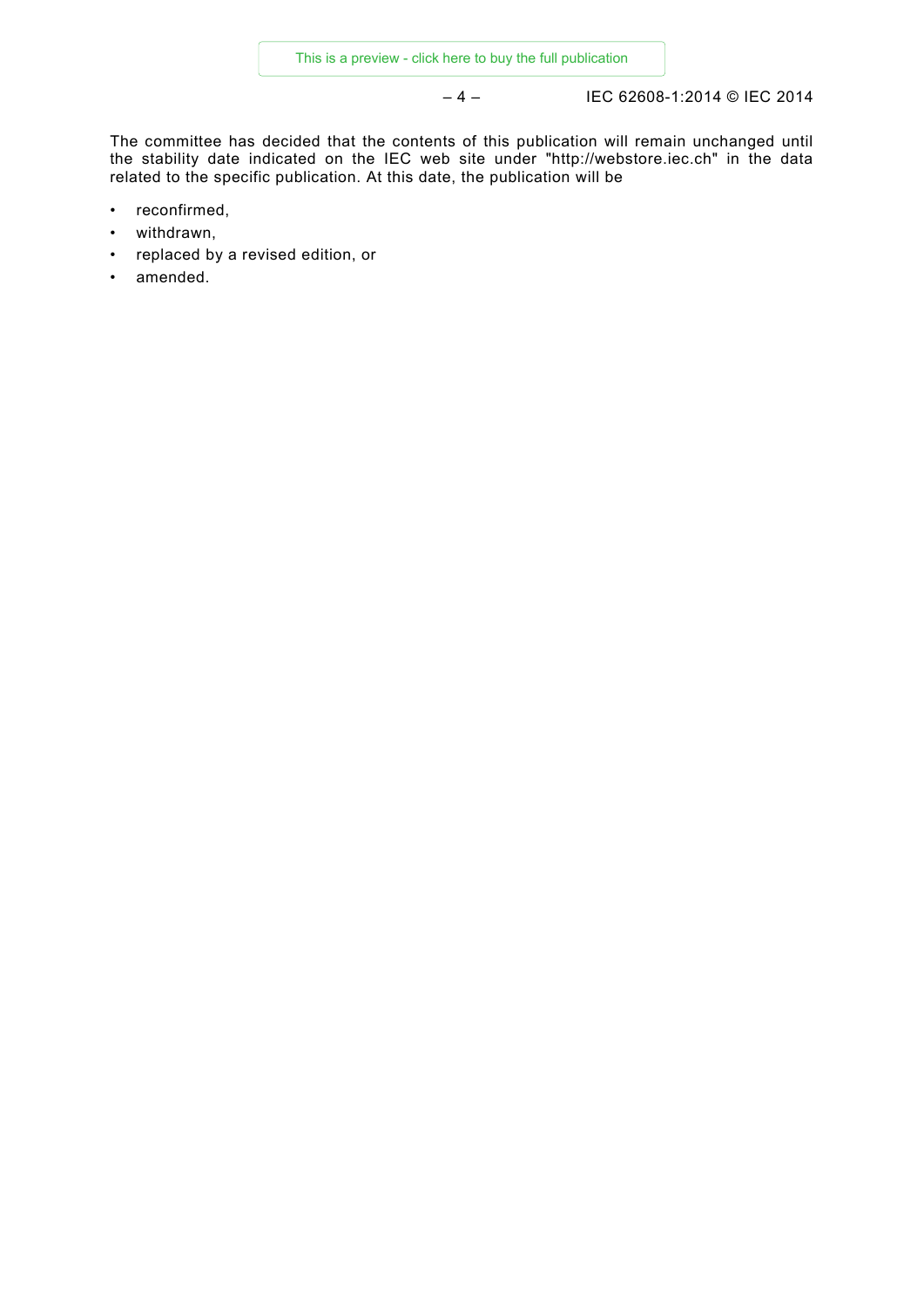IEC 62608-1:2014 © IEC 2014  $-5-$ 

# INTRODUCTION

As well as electronic power, network connectivity is necessary in order to use electronic devices at home. Some applications running on the devices do not work without an inside and outside network.

When a device connects to a home network, an appropriate network service needs to already be in place. Since network connections are a precondition of many applications, such as IEC 62481-1, IEC 62481-2 and IEC 6248-3, a digital living network alliance (DLNA) network management function is necessary.

Sometimes applications need to change the configuration of another device, gateway, and so on. Since it is too difficult to change the configuration of a device manually, an automatic configuration mechanism is needed for the home network. IEC 62514 defines the functions of a multimedia home gateway. This standard complements the multimedia home gateway by enabling to establish network connections automatically.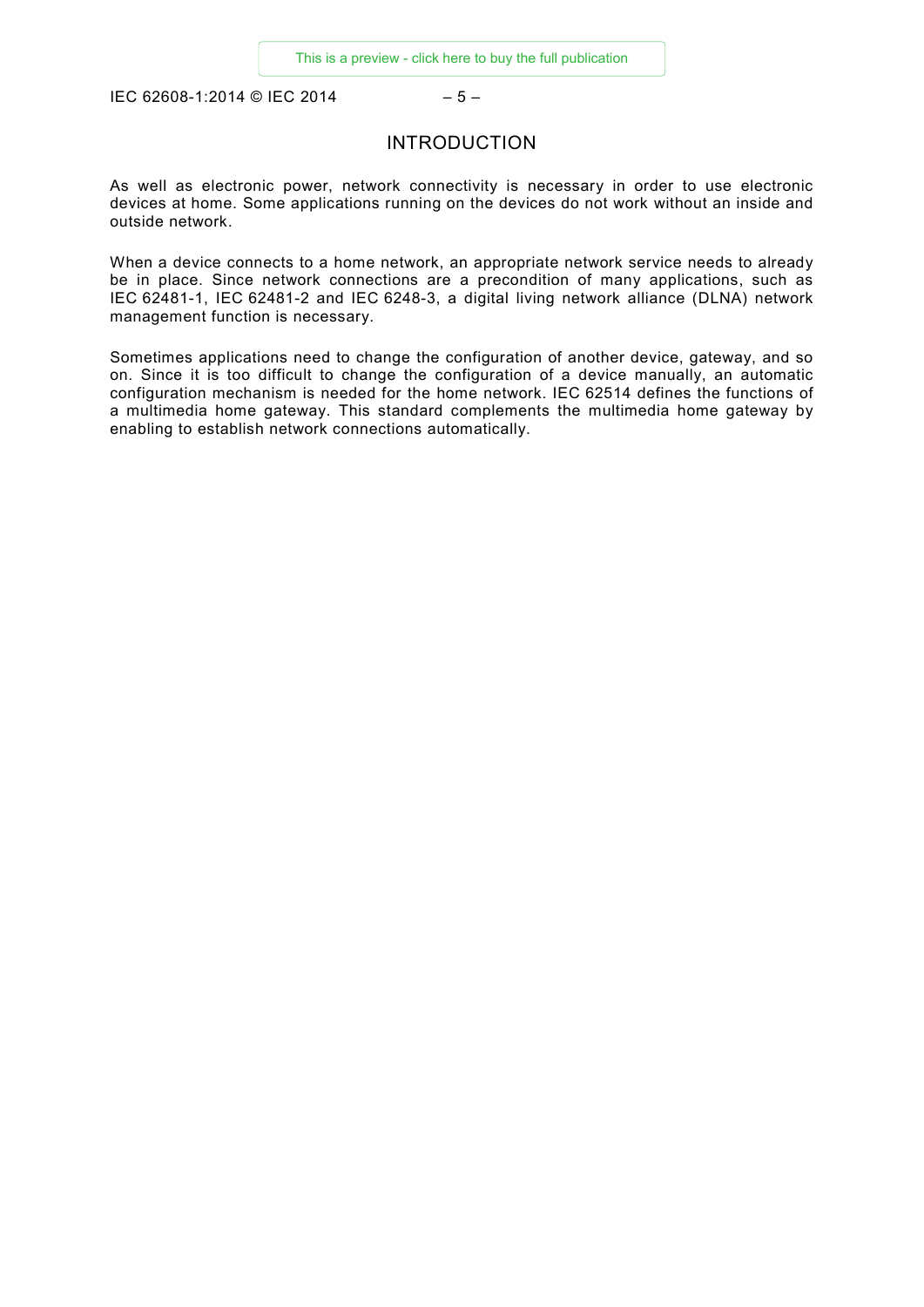– 6 – IEC 62608-1:2014 © IEC 2014

# **MULTIMEDIA HOME NETWORK CONFIGURATION – BASIC REFERENCE MODEL –**

# **Part 1: System model**

#### **1 Scope**

This part of IEC 62608 specifies the basic reference model to configure devices connected to a home network with a configuration framework for network applications running on such devices.

This part of IEC 62608 applies to devices that are connected via cables and switched on and that support the IP protocol. The reference model covers inside and outside network connectivity.

This standard specifies the system model and functions that each component should support.

#### **2 Normative reference**

The following documents, in whole or in part, are normatively referenced in this document and are indispensable for its application. For dated references, only the edition cited applies. For undated references, the latest edition of the referenced document (including any amendments) applies.

ISO/IEC 7498-1:1994, *Information technology – Open Systems Interconnection – Basic Reference Model: The Basic Model*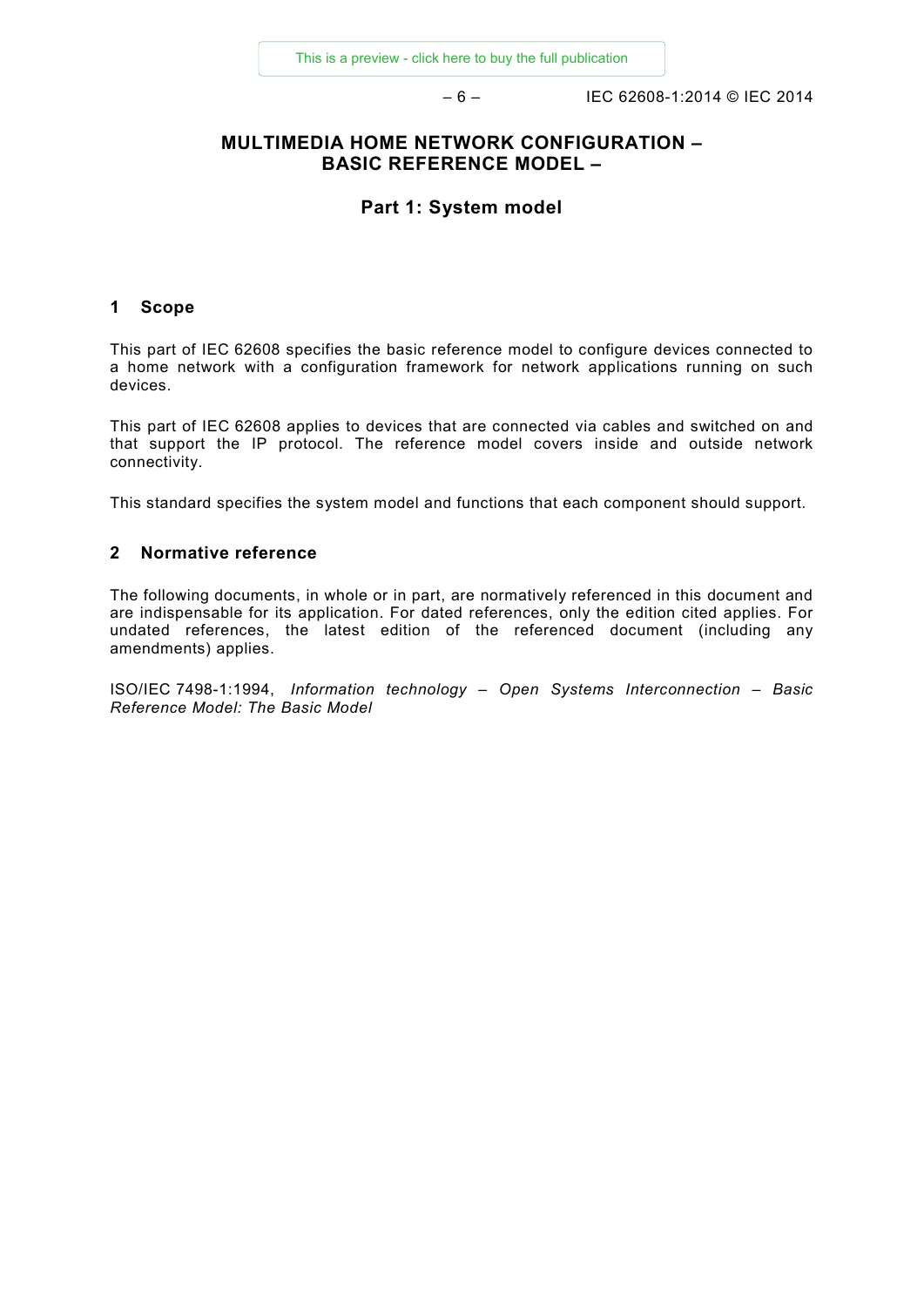$-12-$ 

IEC 62608-1:2014 © IEC 2014

# SOMMAIRE

| 1              |     |                                                                                     |  |  |  |
|----------------|-----|-------------------------------------------------------------------------------------|--|--|--|
| 2              |     |                                                                                     |  |  |  |
| 3              |     |                                                                                     |  |  |  |
| $\overline{4}$ |     |                                                                                     |  |  |  |
|                | 4.1 |                                                                                     |  |  |  |
|                | 4.2 |                                                                                     |  |  |  |
|                | 4.3 |                                                                                     |  |  |  |
|                | 4.4 |                                                                                     |  |  |  |
|                | 4.5 |                                                                                     |  |  |  |
| 5              |     |                                                                                     |  |  |  |
|                | 5.1 |                                                                                     |  |  |  |
|                | 5.2 |                                                                                     |  |  |  |
|                |     |                                                                                     |  |  |  |
|                |     |                                                                                     |  |  |  |
|                |     |                                                                                     |  |  |  |
|                |     | Figure 2 – Modèle de demande de configuration et d'informations du configurateur 18 |  |  |  |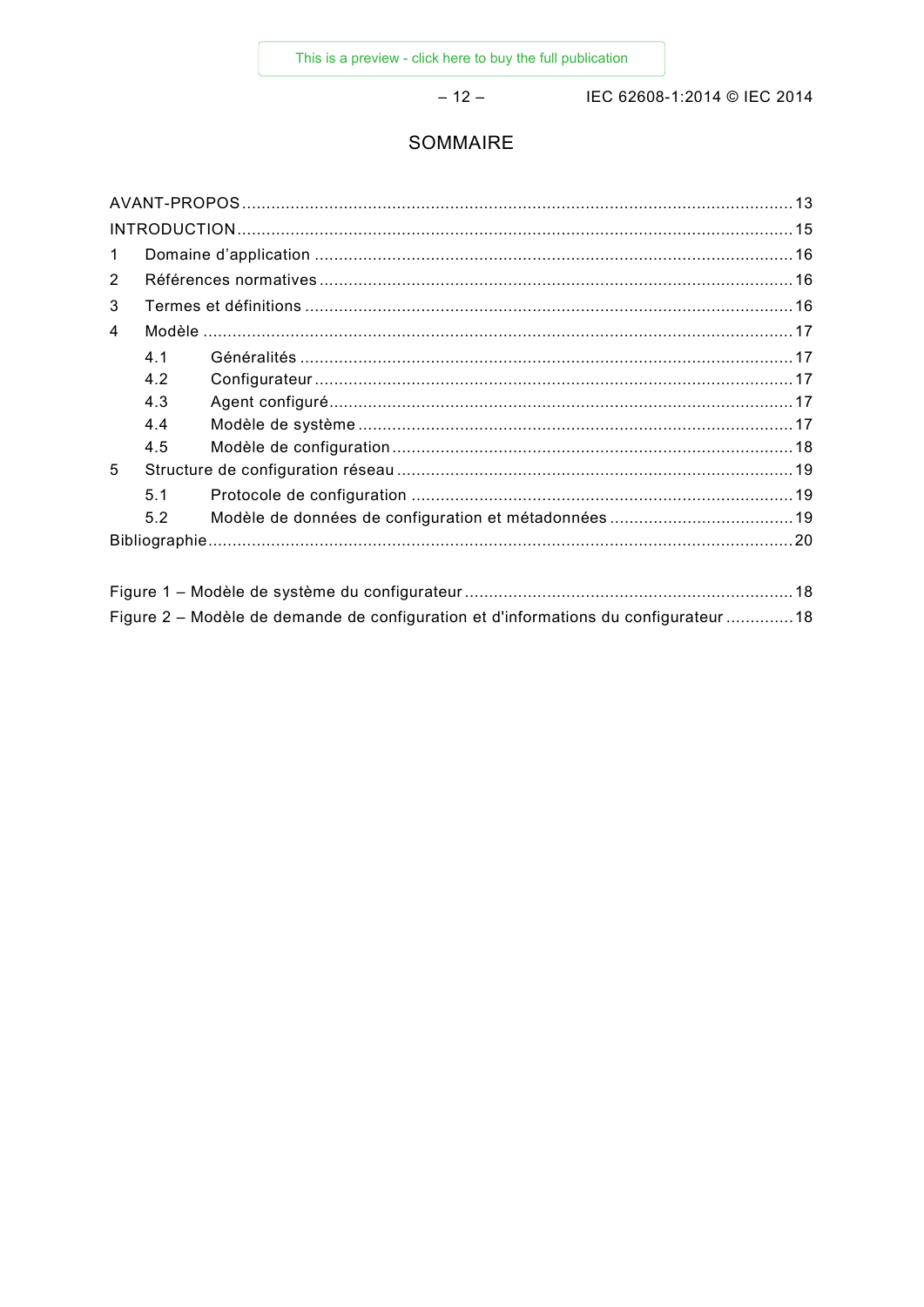IEC 62608-1:2014 © IEC 2014 – 13 –

# COMMISSION ÉLECTROTECHNIQUE INTERNATIONALE \_\_\_\_\_\_\_\_\_\_\_\_

# **CONFIGURATION DE RÉSEAU DOMESTIQUE MULTIMÉDIA – MODÈLE DE RÉFÉRENCE DE BASE –**

#### **Partie 1: Modèle de système**

#### AVANT-PROPOS

- 1) La Commission Electrotechnique Internationale (CEI) est une organisation mondiale de normalisation composée de l'ensemble des comités électrotechniques nationaux (Comités nationaux de la CEI). La CEI a pour objet de favoriser la coopération internationale pour toutes les questions de normalisation dans les domaines de l'électricité et de l'électronique. A cet effet, la CEI – entre autres activités – publie des Normes internationales, des Spécifications techniques, des Rapports techniques, des Spécifications accessibles au public (PAS) et des Guides (ci-après dénommés "Publication(s) de la CEI"). Leur élaboration est confiée à des comités d'études, aux travaux desquels tout Comité national intéressé par le sujet traité peut participer. Les organisations internationales, gouvernementales et non gouvernementales, en liaison avec la CEI, participent également aux travaux. La CEI collabore étroitement avec l'Organisation Internationale de Normalisation (ISO), selon des conditions fixées par accord entre les deux organisations.
- 2) Les décisions ou accords officiels de la CEI concernant les questions techniques représentent, dans la mesure du possible, un accord international sur les sujets étudiés, étant donné que les Comités nationaux de la CEI intéressés sont représentés dans chaque comité d'études.
- 3) Les Publications de la CEI se présentent sous la forme de recommandations internationales et sont agréées comme telles par les Comités nationaux de la CEI. Tous les efforts raisonnables sont entrepris afin que la CEI s'assure de l'exactitude du contenu technique de ses publications; la CEI ne peut pas être tenue responsable de l'éventuelle mauvaise utilisation ou interprétation qui en est faite par un quelconque utilisateur final.
- 4) Dans le but d'encourager l'uniformité internationale, les Comités nationaux de la CEI s'engagent, dans toute la mesure possible, à appliquer de façon transparente les Publications de la CEI dans leurs publications nationales et régionales. Toutes divergences entre toutes Publications de la CEI et toutes publications nationales ou régionales correspondantes doivent être indiquées en termes clairs dans ces dernières.
- 5) La CEI elle-même ne fournit aucune attestation de conformité. Des organismes de certification indépendants fournissent des services d'évaluation de conformité et, dans certains secteurs, accèdent aux marques de conformité de la CEI. La CEI n'est responsable d'aucun des services effectués par les organismes de certification indépendants.
- 6) Tous les utilisateurs doivent s'assurer qu'ils sont en possession de la dernière édition de cette publication.
- 7) Aucune responsabilité ne doit être imputée à la CEI, à ses administrateurs, employés, auxiliaires ou mandataires, y compris ses experts particuliers et les membres de ses comités d'études et des Comités nationaux de la CEI, pour tout préjudice causé en cas de dommages corporels et matériels, ou de tout autre dommage de quelque nature que ce soit, directe ou indirecte, ou pour supporter les coûts (y compris les frais de justice) et les dépenses découlant de la publication ou de l'utilisation de cette Publication de la CEI ou de toute autre Publication de la CEI, ou au crédit qui lui est accordé.
- 8) L'attention est attirée sur les références normatives citées dans cette publication. L'utilisation de publications référencées est obligatoire pour une application correcte de la présente publication.
- 9) L'attention est attirée sur le fait que certains des éléments de la présente Publication de la CEI peuvent faire l'objet de droits de brevet. La CEI ne saurait être tenue pour responsable de ne pas avoir identifié de tels droits de brevets et de ne pas avoir signalé leur existence.

La Norme internationale CEI 62608-1 a été établie par le comité d'études 100 de la CEI: Systèmes et équipements audio, vidéo et services de données.

Le texte de cette norme est issu des documents suivants:

| CDV          | Rapport de vote |
|--------------|-----------------|
| 100/2111/CDV | 100/2183/RVC    |

Le rapport de vote indiqué dans le tableau ci-dessus donne toute information sur le vote ayant abouti à l'approbation de cette norme.

Cette publication a été rédigée selon les Directives ISO/CEI, Partie 2.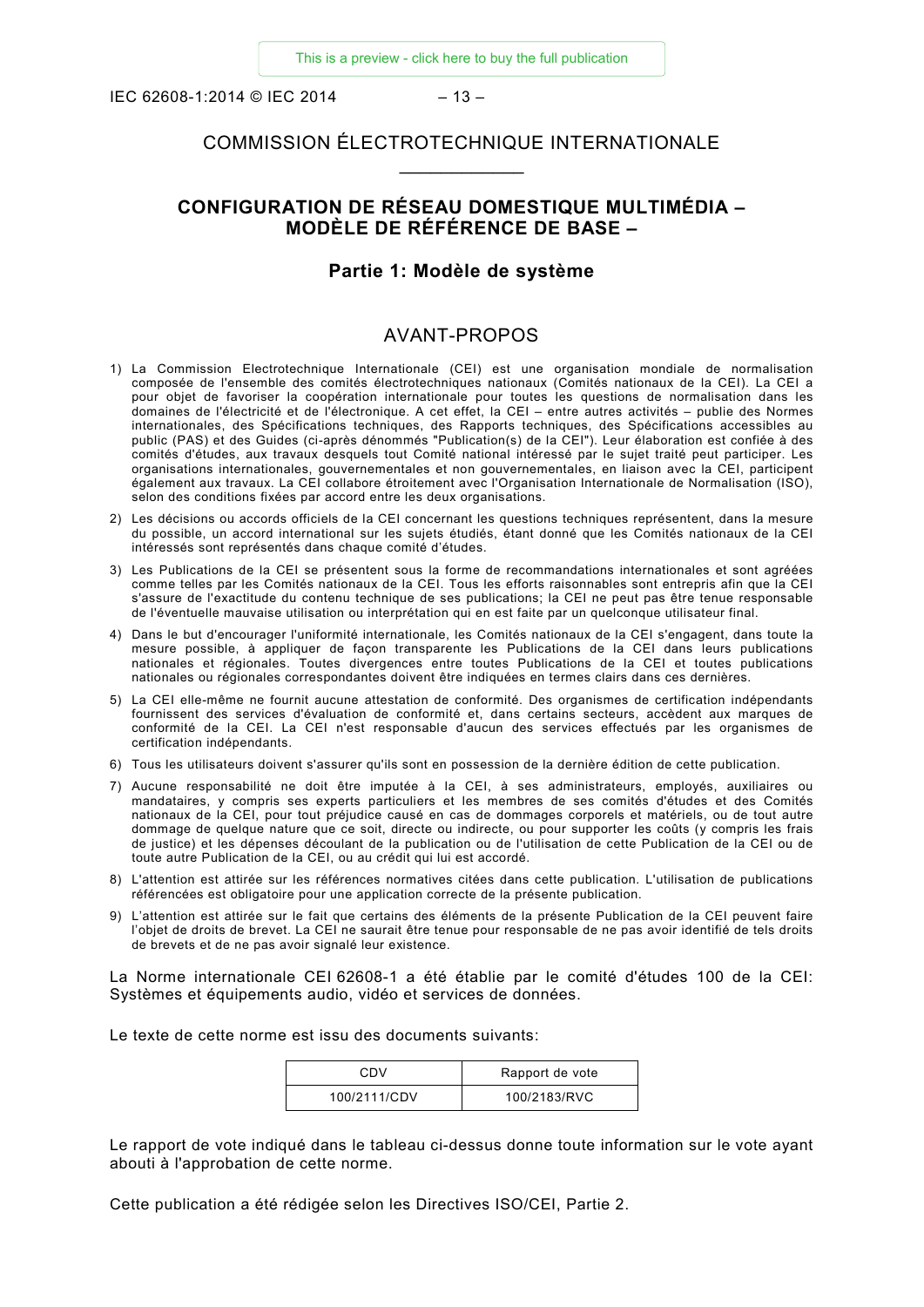– 14 – IEC 62608-1:2014 © IEC 2014

Le comité a décidé que le contenu de cette publication ne sera pas modifié avant la date de stabilité indiquée sur le site web de la CEI sous "http://webstore.iec.ch" dans les données relatives à la publication recherchée. A cette date, la publication sera

- reconduite,
- supprimée,
- remplacée par une édition révisée, ou
- amendée.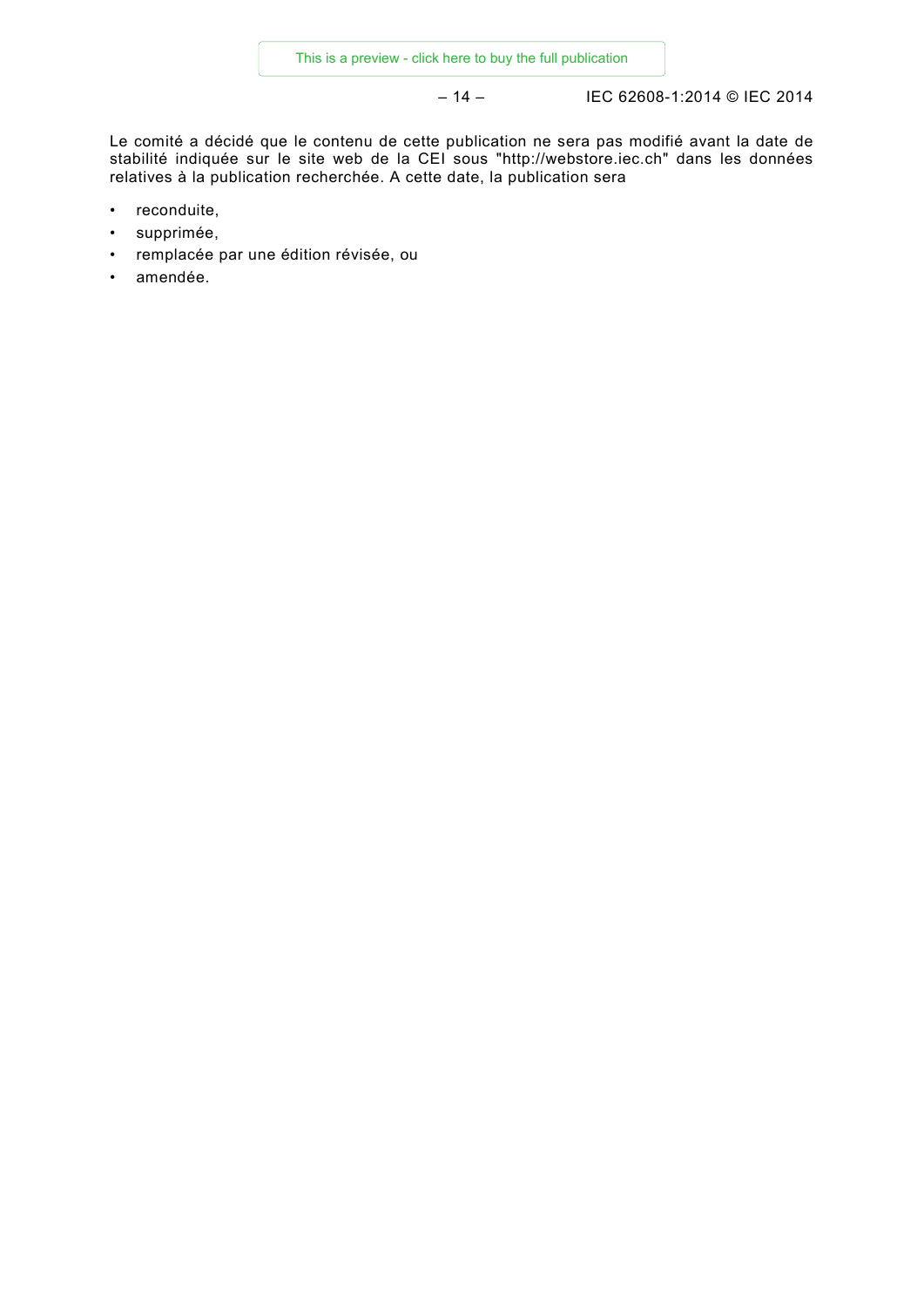IEC 62608-1:2014 © IEC 2014 – 15 –

# INTRODUCTION

De même que la puissance électronique, la connectivité de réseau est nécessaire pour utiliser les appareils électroniques à domicile. Certaines applications actives sur des appareils ne fonctionnent pas sans réseau interne et externe.

Lorsqu'un appareil se connecte à un réseau domestique, il est nécessaire qu'un service de réseau approprié soit déjà en place. Dans la mesure où les connexions réseau constituent une condition préalable pour de nombreuses applications comme celles des CEI 62481-1, CEI 62481-2 et CEI 62481-3, la fonction de gestion de réseau DLNA (digital living network alliance) est nécessaire.

Il arrive que des applications aient besoin de modifier la configuration d'un autre appareil, d'une passerelle, etc. Comme il est trop difficile de modifier manuellement la configuration d'un appareil, un mécanisme de configuration automatique est nécessaire pour les réseaux domestiques. La CEI 62514 définit les fonctions d'une passerelle domestique multimédia; la présente norme complète la passerelle domestique multimédia en permettant d'établir des connexions automatiques au réseau.